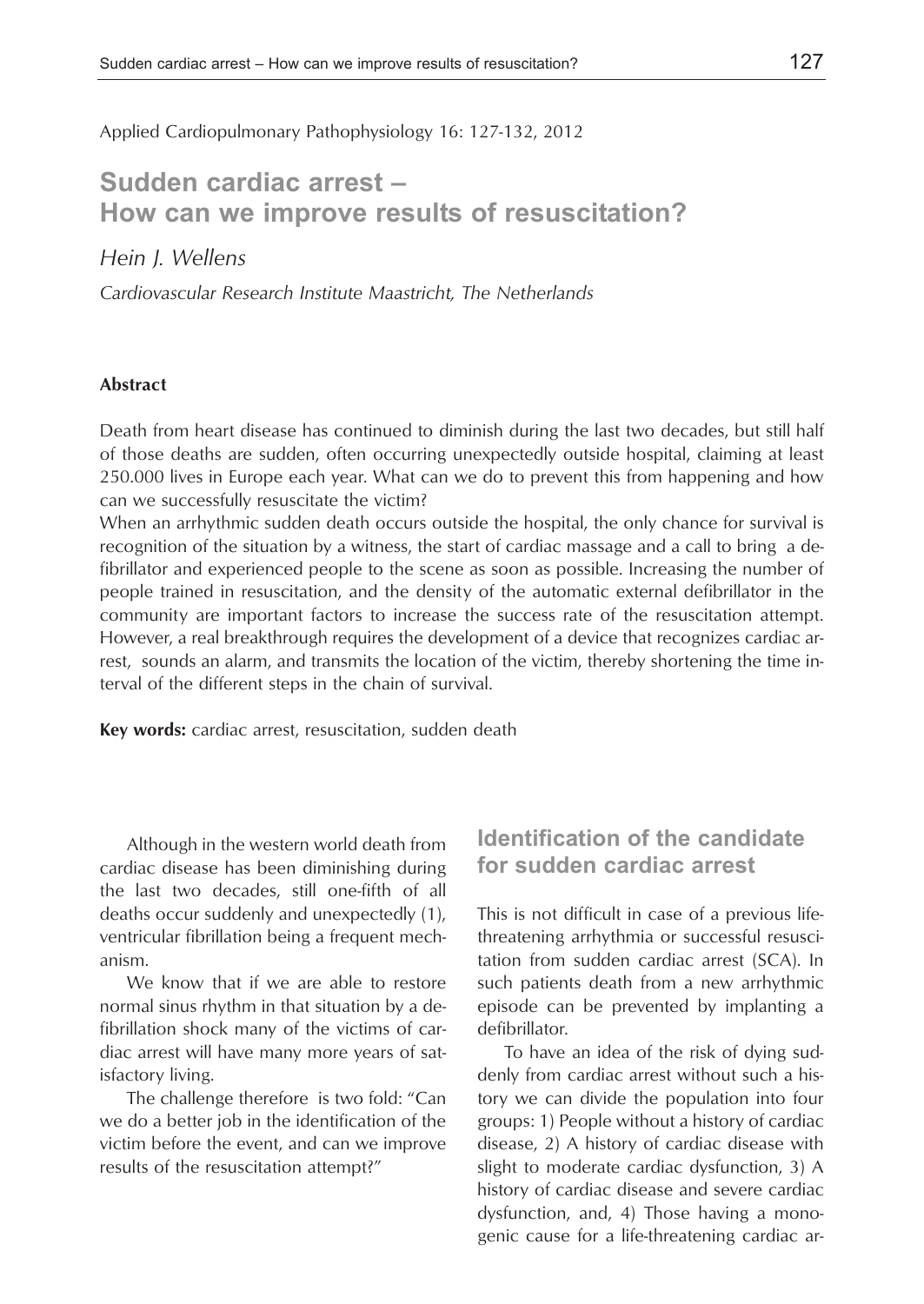| Table 1: Recognition of<br>high risk for SCD |                                         | % SC deaths | Predictability |
|----------------------------------------------|-----------------------------------------|-------------|----------------|
|                                              | No history of cardiac disease           | 45%         | poor           |
|                                              | Low-medium risk post MI                 | 40%         | limited        |
|                                              | High risk heart disease<br>(LVEF < 35%) | 13%         | possible       |
|                                              | Monogenic arrhythmic disease            | 2%          | limited        |

rhythmia. Table 1 shows how these 4 groups contribute to the number of people dying suddenly. The table also gives our ability in the 4 groups to predict the chance of dying suddenly based upon our current methods of risk stratification.

People not known with heart disease contribute almost half of the sudden cardiac arrest victims (2). Attempts to identify risk before the event led to risk scores such as the Framingham one, which includes age, gender, smoking, blood pressure, total and HDLcholesterol, body mass index, and diabetes (3). The Framingham risk score was followed by other models to predict cardiovascular disease in the general population such as SCORE, PROCAM, and the Reynolds risk score. More recently many biomarkers have been added to these risk scores. Those different biomarkers reflect inflammation, endothelial function, fibrin formation, oxidative stress, renal function, matrix metalloproteinases, ventricular function, metabolomics, proteomics and genetic information. These biomarkers alone or in combinations with conventional risk factors result in only a slight increase to predict future cardiovascular events as compared to the conventional risk factors included in the Framingham risk score (4,5). At this point in time their predictive accuracy is too low to advice specific measures other than a healthy life style and treatment of comorbidities.

The second group are patients who have suffered from a myocardial infarction in the past with residual slight to moderate cardiac dysfunction.

Obviously they deserve identification and correction of additional cardiac ischemia and the administration of the currently advised pharmacological regimen of beta-blockade, statins and ACE or ARB's, in combination with a healthy life style.

As shown in tables 2 and 3 many different tests alone or in combination have been suggested for SCA risk stratification in these patients. Again, the positive predictive accuracy of those tests is too low to apply other measures than the ones mentioned above.

Patients from group 3, characterized by poor left ventricular function, with or without serious ventricular arrhythmias can profit from a defibrillator implant as indicated by studies such as MADIT-I, MUSTT, MADIT-2, and SCD-HeFT (6-9). However, we do know that we are not very good in properly selecting those needing a defibrillator for survival.

About 2% of the victims dying suddenly (group 4) have a monogenic disease, either primary electric, usually a cardiac channel disorder, such as long or short QT, or a structural abnormality like hypertrophic cardiomyopathy or arrhythmogenic right ventricular dysplasia. Ability to identify them before the event is hampered by the absence or variable expression of a diagnostic phenotype, inability to find the responsible mutation in a number of cases and the problem that the link between genotype and phenotype is subject to broad variability with limited predictability.

Unfortunately, when we look at table 1 we have to conclude that only in a minority of victims we can accurately identify the sudden cardiac arrest candidate before the event with sufficiently high positive predictive accuracy.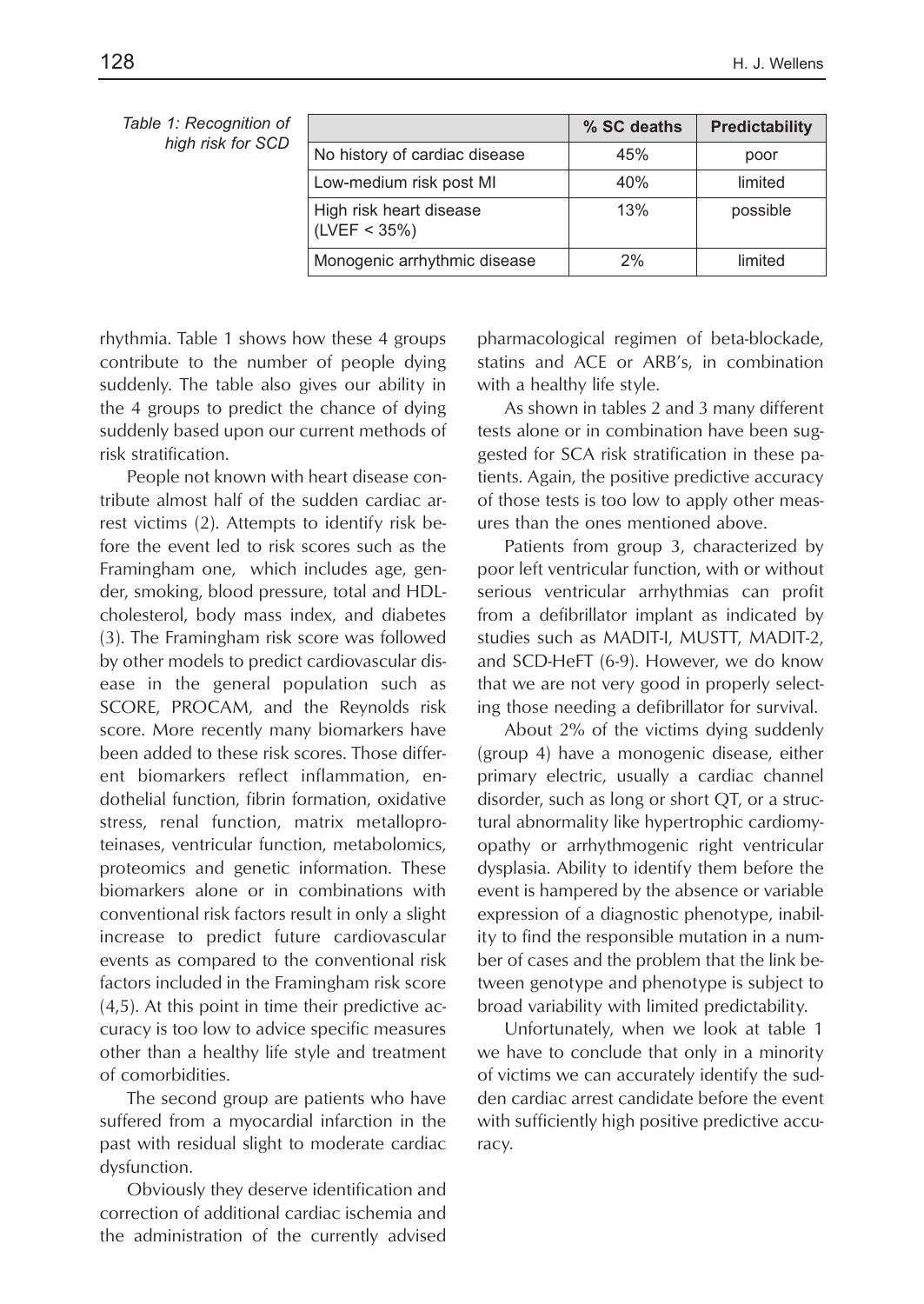



*Table 3: Tests currently used for risk stratification for sudden death after myocardial infarc tion (part 2)*

### **How to improve results of the resuscitation attempt**

Only 10 % of people dying suddenly have suffered from serious cardiac damage before the event. That means that 90 % of the victims have no or minimal to moderate cardiac damage before the event and a successful resuscitation followed by correction of the offending abnormality opens the door for many years of satisfactory living. That knowledge has been the basis for continuing efforts (unfortunately without much success!) to educate the public on seeking immediate help when symptoms suggestive of acute myocardial ischemia occur, and also how to perform correctly and rapidly the different steps required for survival in case of cardiac arrest. Unfortunately, in spite of all these efforts it remains exceptional to save more than 5% of cardiac arrest victims (10).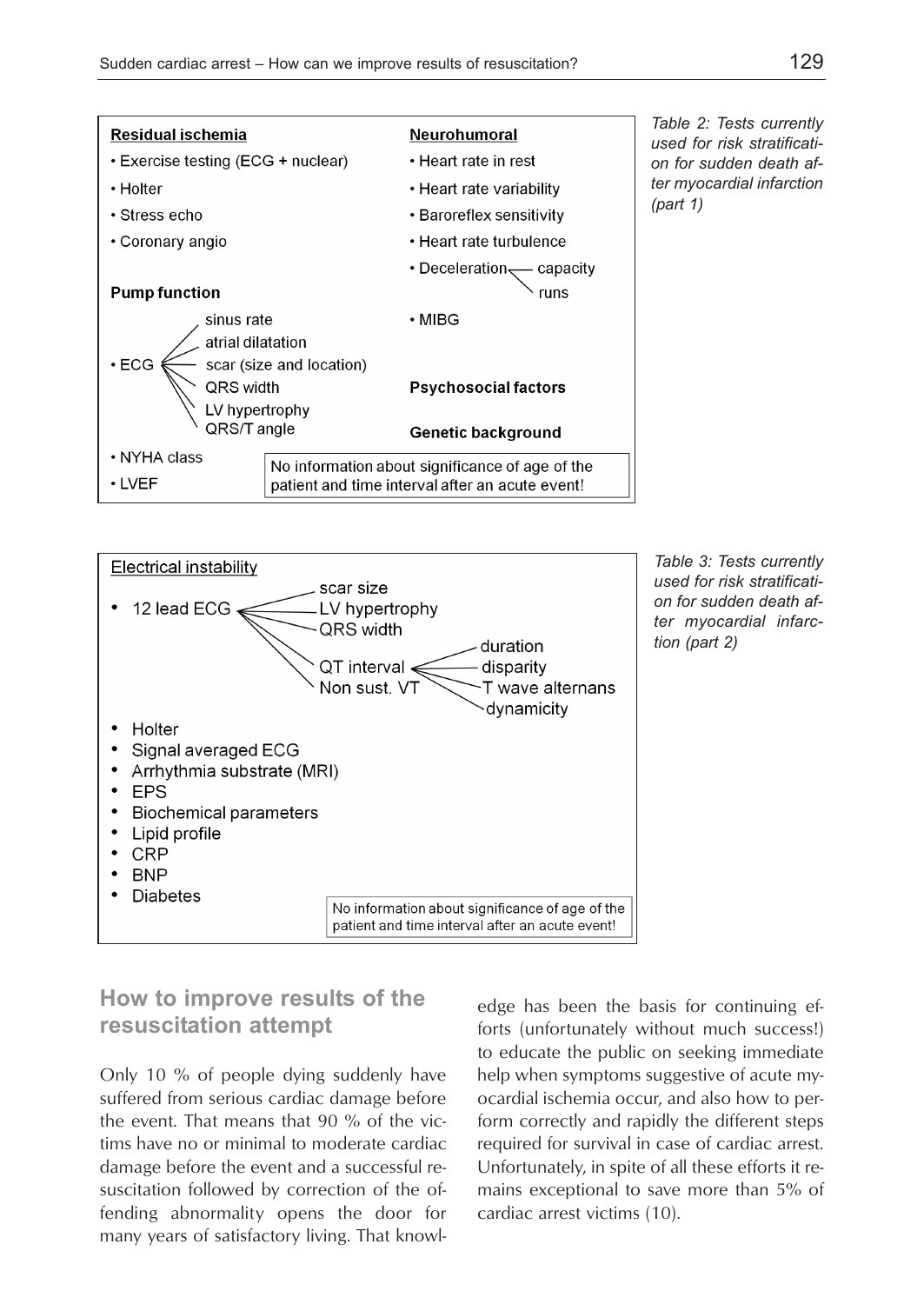## **The weak links in the chain of survival and how to correct them**

In order to survive sudden cardiac arrest several conditions have to be fulfilled like the presence of a witness, rapid recognition of the cause of syncope of the victim, a bystander trained in cardiac massage, immediate transmission of the location of the victim with rapid arrival of advanced life support (ALS), with a defibrillator. Ideally, the time interval between cardiac collapse by ventricular fibrillation and defibrillation should not exceed 5 to 6 minutes. The first step is to make the time interval between collapse and call for ALS as short as possible. This requires a bystander who quickly overcomes the paralysis that occurs when one witnesses cardiac arrest. Even with a bystander trained in CPR, it easily takes at least one minute to confirm circulatory arrest and to start cardiac massage and at least one more minute to call emergency medical services. Before they leave an average of 2-3 minutes will pass and than it will take several minutes before they reach the victim.

The dispatch time can be shortened by having a special telephone number other than 911 in the United States and 112 in Europe that is exclusively used for a cardiac emergency (11). The time interval between collapse and defibrillation can also be shortened by having a sufficient number of automated external defibrillators (AED's) and a dense network of "cardiac arrest watchers" in the community who can be alarmed, for example by SMS, when cardiac arrest occurs.

Placing the AED in public settings and training laymen in their correct use has resulted in improved outcome of cardiac resuscitation (12,13) However, the challenge to shorten the time interval between collapse and start of resuscitation is especially difficult when circulatory arrest takes place at home which happens in 80 % of cases with frequently no witness present (2). Not surprising therefore having an AED at home did not result in an appreciable improvement of the resuscitation attempt (14).

### **What could be of great help?**

An important breakthrough to improve the results of cardiac resuscitation could come from developing a device specifically geared toward diminishing the time interval between collapse and the start of the resuscitation effort and notification of advanced life support of the location of the victim. This device should continuously register vital signs (like cardiac rhythm, arterial pulsations or heart sounds) allowing prompt recognition of circulatory arrest. This should be followed by an audible alarm to attract bystanders and immediate transmission of the location of the victim to the nearest site of an AED in the community and to the emergency medical services (15).

As shown in fig 1 such an approach would result in a marked reduction in time required for diagnosis and dispatch. Also, wearing the device would indicate that the person wants to be resuscitated, a question one cannot answer in case of anonymous victim.

In order to be informed about the time intervals between collapse and subsequent steps in the chain of survival the device should also have a clock to help in decision making as to the best treatment in the individual patient (16). As indicated in table 4 it will be a real challenge to develop a reliable device able to continuously register artifactfree vital signs. This probably requires intracutaneous or subcutaneous sensors (17), although, recently Rickard et al (18) published a watch-based pulse detection system to diagnose pulselessness at the time of cardiac arrest.

Our current inability to identify most cardiac arrest victims before the event calls for a better strategy to improve results of the resuscitation attempt. The availability of devices as described above could markedly shorten the time intervals of the different steps in the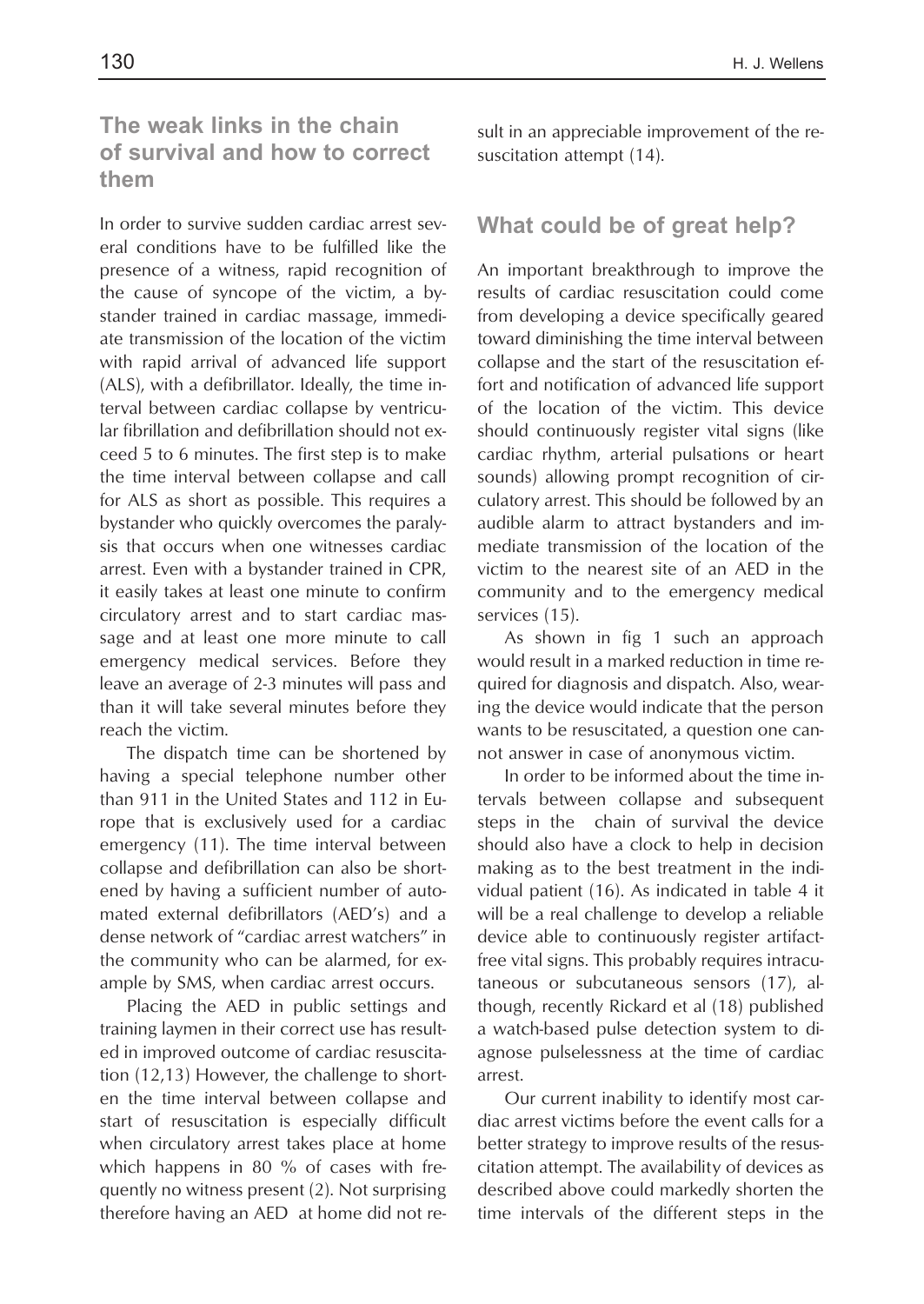

*Figure 1: Time intervals during our current approach to resuscitation compared to those when a monitoring device is available that recognizes sudden cardiac arrest (SCA), sounds an alarm, and transmits the location of the victim to the first responder, the nearest AED in the community and advanced life support.*

- 1, Continuous monitoring of cardiac activity.
- 2. Selection of the best sensors (ECG?, Pulsations?).
- 3. Artifact free recording (Cutaneous?, Subcutaneous?).
- 4. Wireless transmission of the signals.
- 5. Reliable circulatory arrest detection.
- 6. Miniaturization.
- 7. Low power consumption.
- 8. Exact localization of the victim.
- 9. Clock to register time interval between arrest to start of resuscitation and to defibrillation.

chain of survival and could also allow more phase-specific therapies according to the time elapsed after cardiac arrest. Such an approach could bring the overall success rate of a resuscitation attempt from 5% to 30% or more, meaning thousands of additional lives saved!

### **Conclusion**

Our current inability to identify risk for dying suddenly before the event in most of the victims requires new developments to shorten the time interval between circulatory arrest and the start of the resuscitation attempt including more rapid availability of appropriately trained rescuers and material at the scene. As indicated an important step to reach that goal is the availability of a wearable personal warning system.

*Table 4: Technical challenges in the development of a cardiac arrest device*